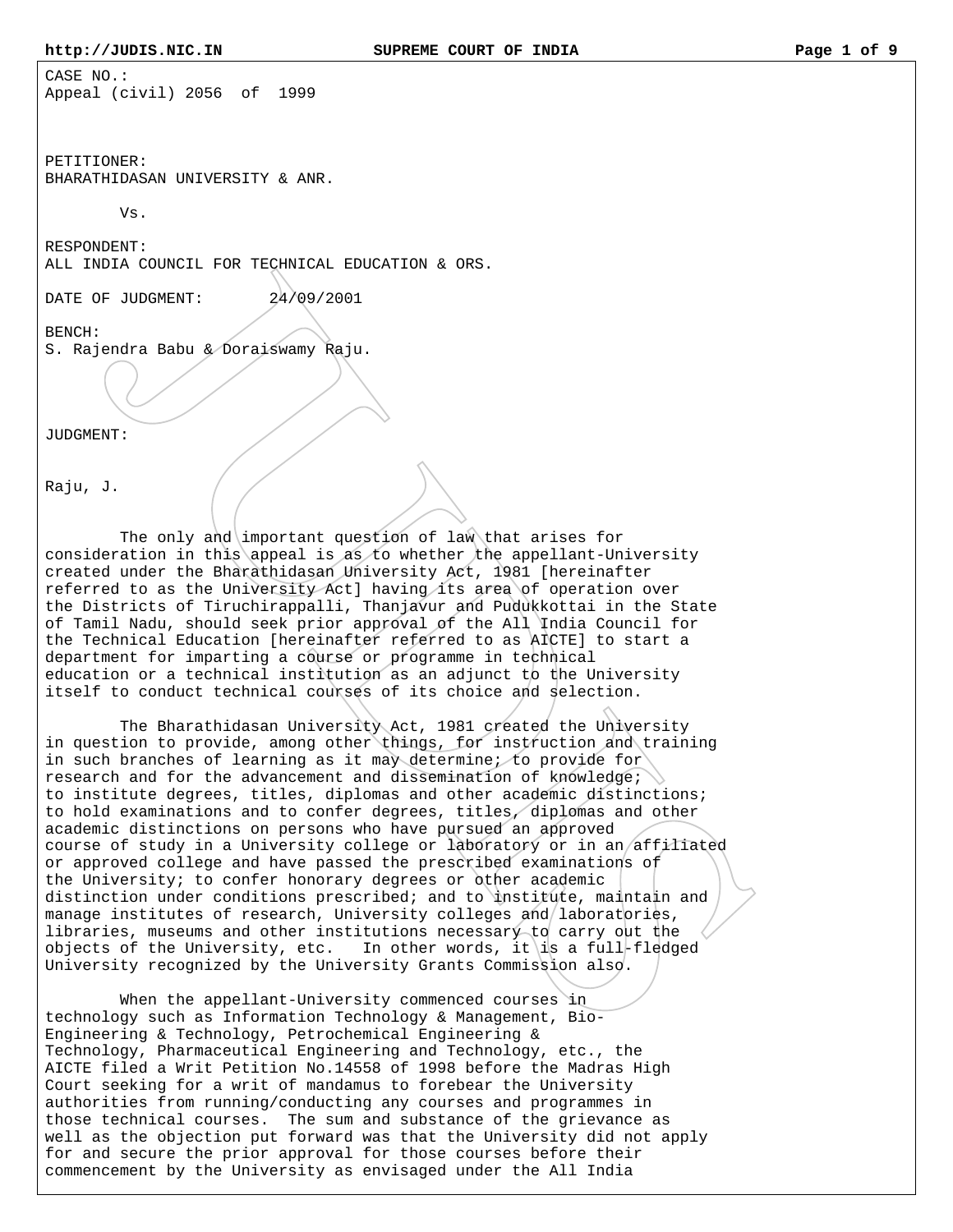Council for Technical Education Act, 1987 [hereinafter referred to as the AICTE Act] and the statutory regulations made thereunder by the AICTE, particularly Regulation No.4, which obligated even an University to obtain such prior approval. The stand of the appellant-University was, as it is now before us, that the appellant-University will not fall under the definition of Technical Institution as defined under Section 2(h) of the AICTE Act and consequently, the regulations made for seeking prior approval of the AICTE even by the Universities to commence a course or programme in technical education or a new department for the purpose, were in excess of the regulation-making powers of the AICTE and consequently, are null and void and cannot be enforced against the appellant-University to the extent it obligates even Universities to seek and secure such prior approval from the AICTE.

 The learned Single Judge has chosen to accept the stand of the AICTE by applying and following the ratio of the decision of a Full Bench of the Andhra Pradesh High Court reported in M. Sambasiva Rao alias/Sambaiah & Ors. Vs. Osmania University, Hyderabad rep. By its Registrar & Ors.  $(1997(1)$  Andhra Law Times 629] and as a consequence thereof, ordered the cancellation of the admissions made by the University. When the matter was pursued before a Division Bench, the learned Judges in the Division Bench also felt convinced of the ratio laid down by the Full Bench of the Andhra Pradesh High Court/and rejected the appeal) necessitating the appellant-University to come to this Court. Since the approach adopted by the learned Single Judge and the Division Bench are on the same lines as the one adopted by the Full Bench of the Andhra Pradesh High Court, which the Madras High Court has also purported to follow, it would be just and necessary to refer to the said decision and also consider the correctness or otherwise of the ratio in the said decision.

In M. Sambasiva Rao (supra), while adverting to the relevant provisions of the University Grants Commission Act, 1956, the Andhra Pradesh State Council for Higher Education Act, the A.P. Universities Act, 1991, the AICTE Act and the All India Council for Technical Education (Grant of approval for starting new Technical Institutions, introduction of courses or programmes and approval of intake capacity of seats for the courses or programmes) Regulations, 1994 [hereinafter referred to as 'the Regulations], the High Court arrived at a conclusion that the AICTE Act being a special law on a particular category of education, overrides even the University Grants Commission Act, which, in the opinion of the High Court, was in the nature of a general law in regard to imparting of education by Universities in general in respect of common matters covered thereunder. In spite of both the Acts being those made by the Parliament within its legislative competence even as later law, the AICTE Act was held to be binding. As for the relative operation of the AICTE Act and the State Act dealt with therein, it was/held that the AICTE Act occupied the field and that, therefore, the State Act has to yield and consequently statutory regulations made are not only valid and had the force of law as a subordinate legislation, but no question of repugnancy between the Regulations and AICTE Act or any alleged excess exercise of power in framing such regulations, arose on the facts of the case having regard to the creation of the AICTE for the proper planning and coordinated development of technical education system throughout the country. The Andhra Pradesh High Court was of the view that anybody or everyone of the authorities and institutions concerned with a technical education all over the country would fall within the meaning of Technical Institution as defined in Section 2(h) of the AICTE Act and, therefore, be bound by the authority of the AICTE under the AICTE Act and the Regulations made thereunder. In coming to such conclusions, the Full Bench tried to draw sustenance from the decisions of this Court reported in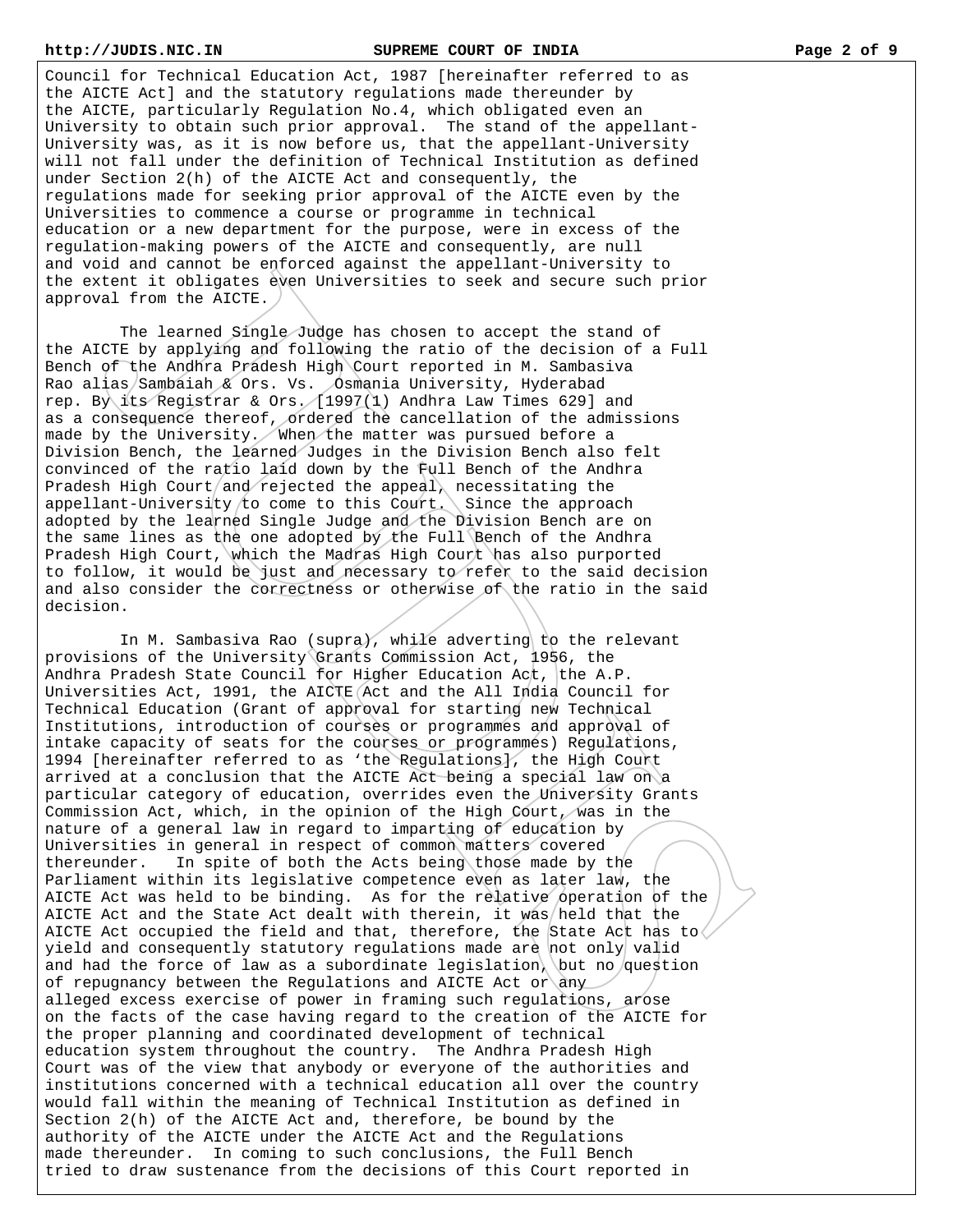Unni Krishnan J.P. Vs. State of A.P. [1993(1) SCC 645] and State of Tamil Nadu Vs. Adhiyaman Educational and Research Institute and Ors. [1995(4) SCC 104].

 Shri Shanti Bhushan, learned senior counsel appearing for the appellant-University, urged that a university like the appellant as defined under Section 2 (i) will not fall within the definition of a technical institution contained in Section 2 (h) of the AICTE Act and, therefore, equally stood outside the purview of Section 10 (1) (k) of the said Act and consequently not obliged to seek for and obtain the prior approval of the AICTE for starting a department or introducing new courses or programmers. The regulations framed by the AICTE for the same reason insofar as it obligates even universities to obtain such prior approval, cannot be held to be binding or enforceable against the appellant by the mere fact that the regulation specifically states so, notwithstanding the provisions contained in the Act stipulating to the contrary and any regulation so made will be void and unenforceable. It was also urged that the decision of the Full Bench of the Andhra Pradesh High Court does not lay down the correct position of law and the decisions of this Court relied upon in the said decision really do not lend any support to the principles ultimately laid down therein and, therefore, the Madras High Court ought to have considered the issues independently and not followed the ratio of the Full Bench in M. Sambasiva Raos case (supra). The strong grievance ventilated on behalf of the appellant is that both the Andhra Pradesh and Madras High Courts have failed to properly construe the relevant provisions of the Act, applying the correct principles of interpretation and also giving due consideration and weight to the various stipulations contained in Section 10 which made specific reference wherever the universities also have to adhere to the provisions of the AICTE Act, Rules and Regulations. It was also urged that no Rules or Regulations inconsistent with the provisions of the Act could have been either made under the Act or sought to be enforced, legitimately. Strong reliance has also been placed on the decisions reported in S.K. Singh & Others vs V.V. Giri & another (AIR 1970 SC 2097); D.K. Trivedi & Sons and others vs State of Gujarat and others (AIR 1986 SC 1323) as also the very decision in Unni Krishnan, J.P. and others vs State of Andhra Pradesh and others [(1993) 1 SCC 645] and State of T.N. and another vs Adhiyaman Educational & Research Institute and others [(1995) 4 SCC 104] and Medical Council of India vs State of Karnataka and others [(1998) 6 SCC 131].

 Dr. J.P. Verghese, learned counsel for the AICTE, while drawing sustenance from the reasoning of the judgment under challenge as well as the Andhra Pradesh case, urged that having regard to the overall functions and powers of the Council under the Act to ensure proper planning and coordinated development of the technical education system throughout the country, the qualitative improvement of such education and regulation and proper maintenance of norms and standards in the technical education system and matters connected therewith envisaged under Section 10 of the Act particularly Section 10 (1) (k) read with Section  $20$  (1) (b) of the ATE Act, the AICTE will have pervasive control over universities also and consequently, the prior approval of AICTE has to be obtained by even the universities like any other technical institution for starting any new department or institute or commencing a new course or programme in technical education. The totality of the purpose and scheme, claimed to be underlying the enactment is said to confer such sweeping powers over all functional activities relating to technical education and the universities cannot claim immunity from such obligation cast under the Act and the regulations made by the AICTE. The sheet anchor of support for the respondent seem to be the decision reported in State of T.N. and another vs Adhiyaman Educational & Research Institute and others (supra) and Jaya Gokul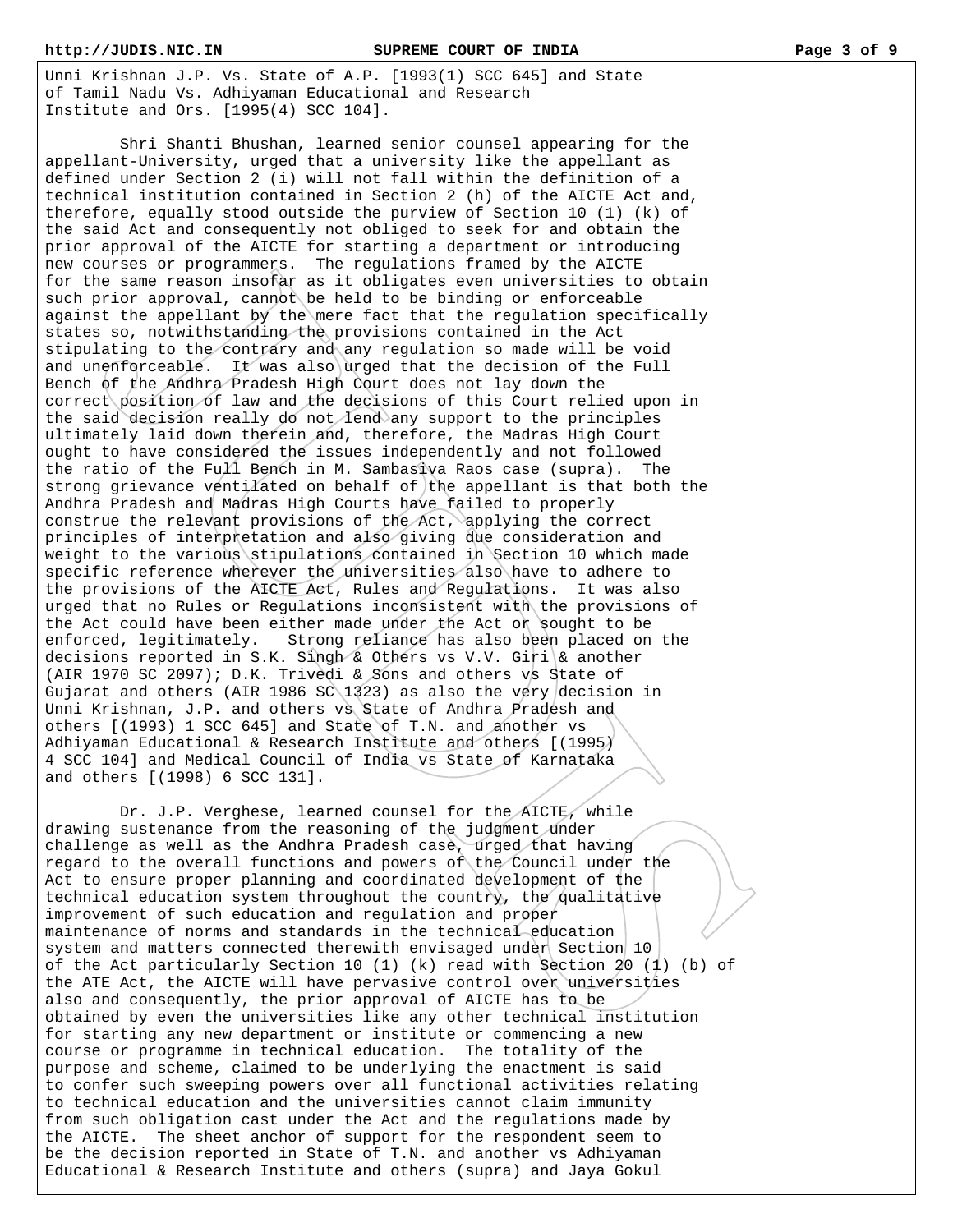Educational Trust vs Commissioner & Secretary to Government Higher Education Department, Thiruvanathapuram, Kerala State and another [(2000) 5 SCC 231], in addition to the decision of the Andhra Pradesh High Court.

 We have bestowed our thoughtful consideration to the submissions made on either side. When the legislative intent is found specific mention and expression in the provisions of the Act itself, the same cannot be whittled down or curtailed and rendered nugatory by giving undue importance to the so-called object underlying the Act or the purpose of creation of a body to supervise the implementation of the provisions of the Act, particularly when the AICTE Act does not contain any evidence of an intention to belittle and destroy the authority or autonomy of other statutory bodies, having their own assigned roles to perform. Merely activated by some assumed objects or desirabilities, the Courts cannot adorn the mantle of legislature. It is hard to ignore the legislative intent to give definite meaning to words employed in the Act and adopt an interpretation which would tend to do violence to the express language as well as the plain meaning and patent aim and object underlying the various other provisions of the Act. Even in endeavouring to maintain the object and spirit of the law to achieve the goal fixed by the legislature, the Courts must go by the guidance of the words used and not on certain pre-conceived notions of ideological structure and scheme underlying the law. In the statement of  $\int$ objects and reasons for the AICTE Act, it is specifically stated that the AICTE, was originally set up by a Government resolution as a National Expert Body to advice the Central and State Governments for ensuring the coordinated development of technical education in accordance with approved standards was playing an effective role, but, However, in recent years, a large number of private engineering colleges and polytechnics have come up in complete disregard of the guidelines, laid down by the AICTE and taking into account the serious deficiencies of even rudimentary infrastructure necessary for imparting proper education and training and the need to maintain educational standards and curtail the growing erosion of standards statutory authority was meant to be conferred upon AICTE to play its role more effectively by enacting the AICTE Act.

 Section 2(h) defines 'technical institution for the purposes of the Act, as follows:-

technical institution means an institution, not being a University, which offers courses or programmes of technical education, and shall include such other institutions as the Central Government may, in consultation with the Council, by notification in the Official Gazette, declare as technical institutions

 Since it is intended to be other than a University, the Act defines in Section  $2(i)$  'University to mean a University defined under clause (f) of Section 2 of the University Grants Commission Act, 1956 and also to be inclusive of an institution deemed to be a University under Section 3 of the said Act. Section 10 of the Act enumerates the various powers and functions of the AICTE as also its duties and obligations to take steps towards fulfillment of the same. One such as envisaged in Section 10(1)(k) is to grant approval for starting new technical institutions and for introduction of new courses or programmes in consultation with the agencies concerned. Section 23, which empowers the Council to make regulations in the manner ordained therein emphatically and specifically, mandates the making of such regulations only not inconsistent with the provisions of this Act and the rules. The Act, for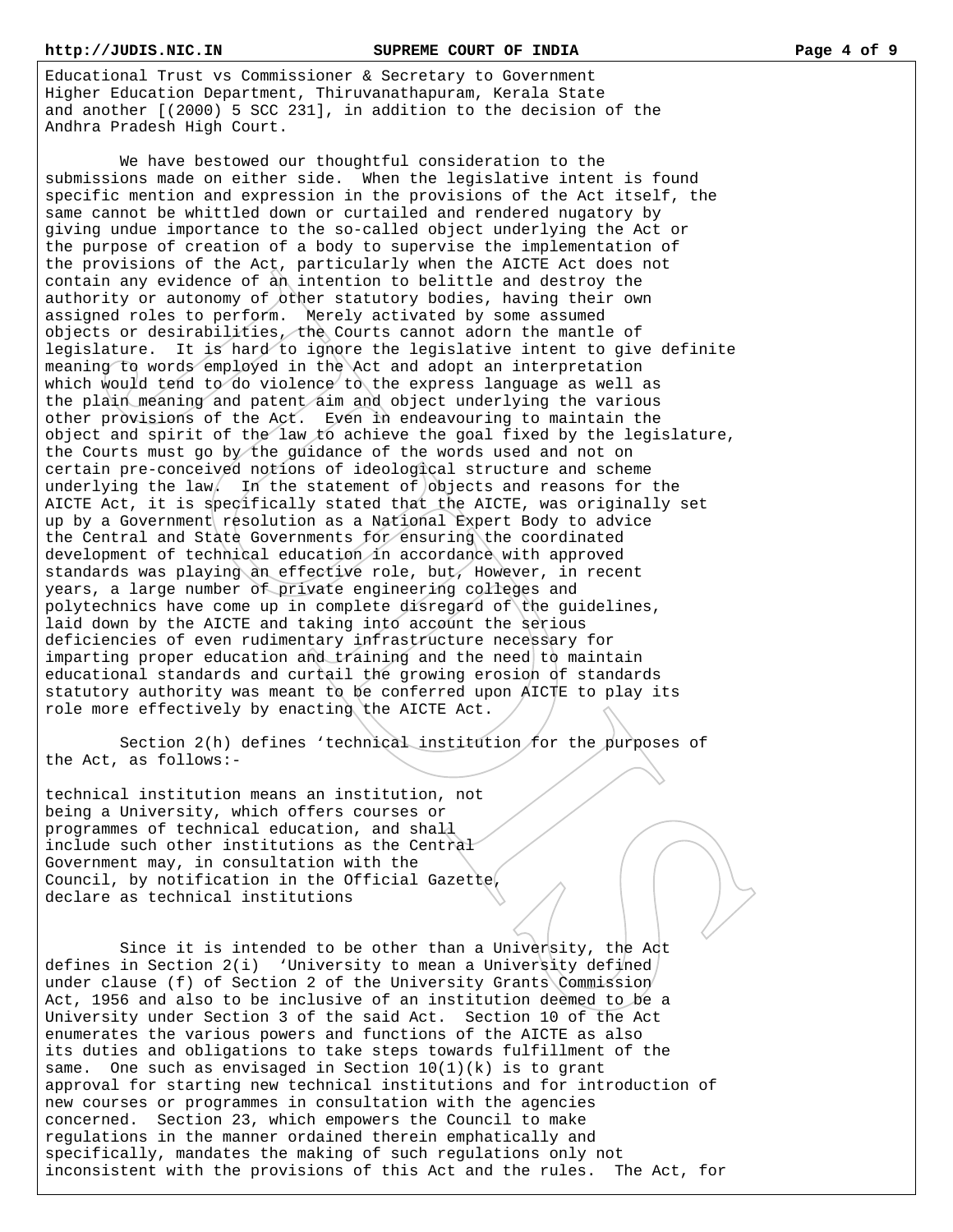all purposes and throughout maintain the distinct identity and existence of 'technical institutions and 'universities and it is in keeping tune with the said dichotomy that wherever the University or the activities of the University is also to be supervised or regulated and guided by the AICTE, specific mention has been made of the University alongside the technical institutions and wherever the University is to be left out and not to be roped in merely refers to the technical institution only in Sections 10, 11 and 22(2)(b). It is necessary and would be useful to advert to Section  $10(1)(c)$ ,  $(g)$ ,  $(o)$ which would go to show that Universities are mentioned alongside the 'technical institutions and clauses  $(k)$ ,  $(m)$ ,  $(p)$ ,  $(q)$ ,  $(s)$  and  $(u)$  wherein there is conspicuous omission of reference to Universities and reference being made to technical institutions alone. It is equally important to see that when the AICTE is empowered to inspect or cause to inspect any technical institutions in clause (p) of sub-section (1) of Section 10 without any reservation whatsoever, when it comes to the question of universities it is confined and limited to ascertaining the financial needs or its standards of teaching, examination and research. The inspection may be made or cause to be made of any department or departments only and that too, in such manner as may be prescribed as envisaged in Section 11 of the Act. Clause (t) of sub-section (1) of Section 10 envisages the AICTE to only advice the UGC for declaring any institution imparting technical education as a deemed University and not do any such thing by itself. Likewise, clause (u) of the same provision which envisage the setting up of a National Board of Accreditation to periodically conduct evaluation of technical institutions or programmes on the basis of guidelines, norms and standards specified by it to make recommendation to it, or to the Council, or to the Commission or to other bodies, regarding recognition or de-recognition of the institution or the programme. All these vitally important aspects go to show that the AICTE created under the Act is not intended to be an Authority either superior to or supervise and control the Universities and thereby super impose itself upon such Universities merely for the reason that it is imparting teaching in technical education or programmes in any of its Departments or Units. A careful scanning through of the provisions of the AICTE Act and the provisions of the UGC Act in juxtaposition, will show that the role of AICTE vis-A -vis the Universities is only advisory, recommendatory and a guiding factor and thereby subserve the cause of maintaining appropriate standards and qualitative norms and not as an authority empowered to issue and enforce any sanctions by itself, except submitting a Report to the UGC for appropriate action. The conscious and deliberate omission to enact any such provision in the AICTE Act in respect of Universities is not only a positive indicator but should be also one of the determining factors in adjudging the status, role and activities of AICTE vis-Ã -vis Universities and the activities and functioning of its departments and units. All these vitally important facets with so much glaring significance of the scheme underlying the Act and the language of the various provisions seem to have escaped the notice of the learned Judges, their otherwise well-merited attention and consideration in their proper and correct perspective. The ultra activist view articulated in M. Sambasiva Raos case (supra) on the basis of supposed intention and imagined purpose of the AICTE or the Act constituting it, is uncalled for and ought to have been avoided, all the more so when such an interpretation is not only bound to do violence to the language of the various provisions but also inevitably render other statutory authorities like UGC and Universities irrelevant or even as non-entities by making the AICTE a super power with a devastating role undermining the status, authority and autonomous functioning of those institutions in areas and spheres assigned to them under the respective legislations constituting and governing them.

In Unni Krishnans case (supra), this Court was not concerned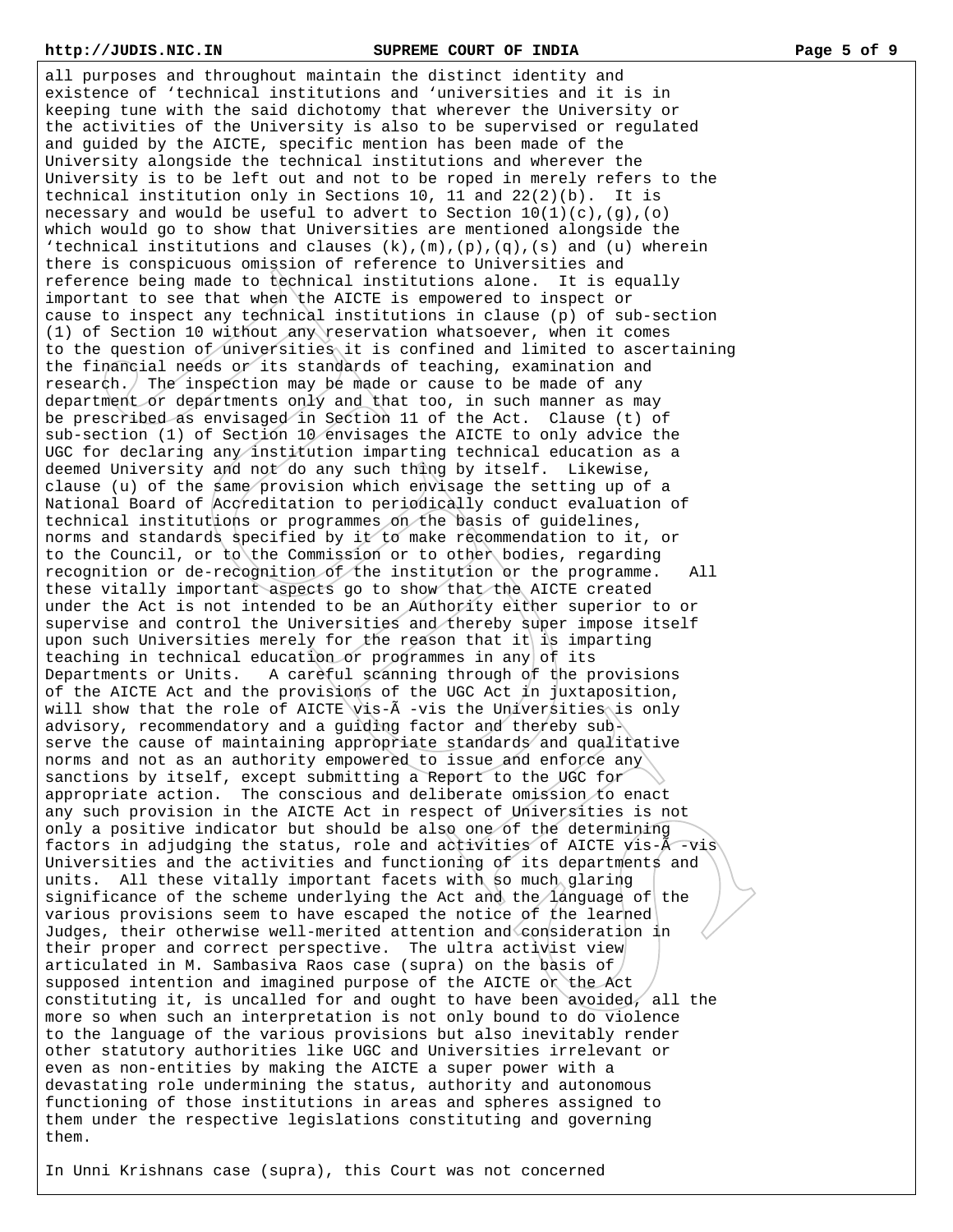with issues of the nature now sought to be raised and the observations made therein in the context of disputes pertaining to the powers, rights and extent to which the State Legislature or Government could interfere, regulate or prohibit the rights to establish and run professional colleges cannot be taken out of their context and purpose to be pressed into service in this case. As a matter of fact, even this Court, which formulated a scheme to prevent evils of capitation fees etc., specifically excluded from its purview colleges run by the Government and the Universities. Equally, the consideration in Adhiyaman Engineering College case (supra), the question was as to the relative scope and extent of control of a professional engineering college by the State Government in the teeth of the AICTE Act and the powers exercisable by the AICTE under the provisions of the said Act, Rules and Regulations made thereunder. The decisions, the correctness of which are under our consideration in this case, have not kept into consideration before the nature and character of the issues raised in the two decisions of this Court noticed above before relying upon the observations contained therein in dealing with the rights of an university constituted under a State enactment, which, apart from the enactment constituting it, is governed by the provisions of the UGC Act, also made by the Parliament. The decision of the Andhra Pradesh High Court in M. Sambasiva Raos case (supra) has unduly oversimplified and underscored the status, position, as well as the importance of the UGC by stating that the UGC was concerned only with the object of providing grants and financial assistance to educational institutions and serving as a recommendatory and regulatory body completely loosing sight of its superior, vital and exclusive role ordained to it by the Parliament itself as an expert body in regard to Co-ordination and determination of standards in institutions for higher education or research and scientific and technical institutions, and the standards of teaching and examination in universities, even in the absence of the UGC and that too without a proper and comparative consideration of the relative scope and effect of the respective role of the UGC as well as the AICTE.

 It is by now well-settled that Parliament has enacted the University Grants Commission Act, 1956 as well as the AICTE Act, 1987 in the purported exercise of the powers envisaged in Entry 66 of List-I of the VIIth Schedule to the Constitution of India, which reads as Co-ordination and determination of standards in institutions for higher education or research and scientific and technical institutions. It was permissible for the Parliament to enact a law with the object and aim of co-ordination and determination of standards among a particular class or category of institutions, which may deal with different kinds of education and research as also scientific and technical institutions of different disciplines and specialised branches of even such disciplines. The Parliament, while enacting the AICTE Act, was fully alive to the existence, in full force and effect the provisions of the UGC Act, 1956, which specifically dealt with the coordination and determination of standards at university level of institutions as well as institutions for higher studies of the category or class other than but deemed to be universities and yet roped into the definition of technical institution only institutions not being a University as defined in Section 2(i). Apart from so defining technical Institutions so as to be exclusive of University even in empowering the AICTE to do certain things, special care seems to have been conspicuously and deliberately taken to make specific mention of universities, wherever and whenever alone the AICTE was expected to interact with universities and University Departments as well as its constituent Institutions. In the statement of objects to the AICTE Act, the evil sought to be curbed was stated to be the coming up indiscriminately of number of private engineering colleges and polytechnics in complete disregard of the guidelines resulting in diluted standards, unplanned growth, inadequate facilities and lack of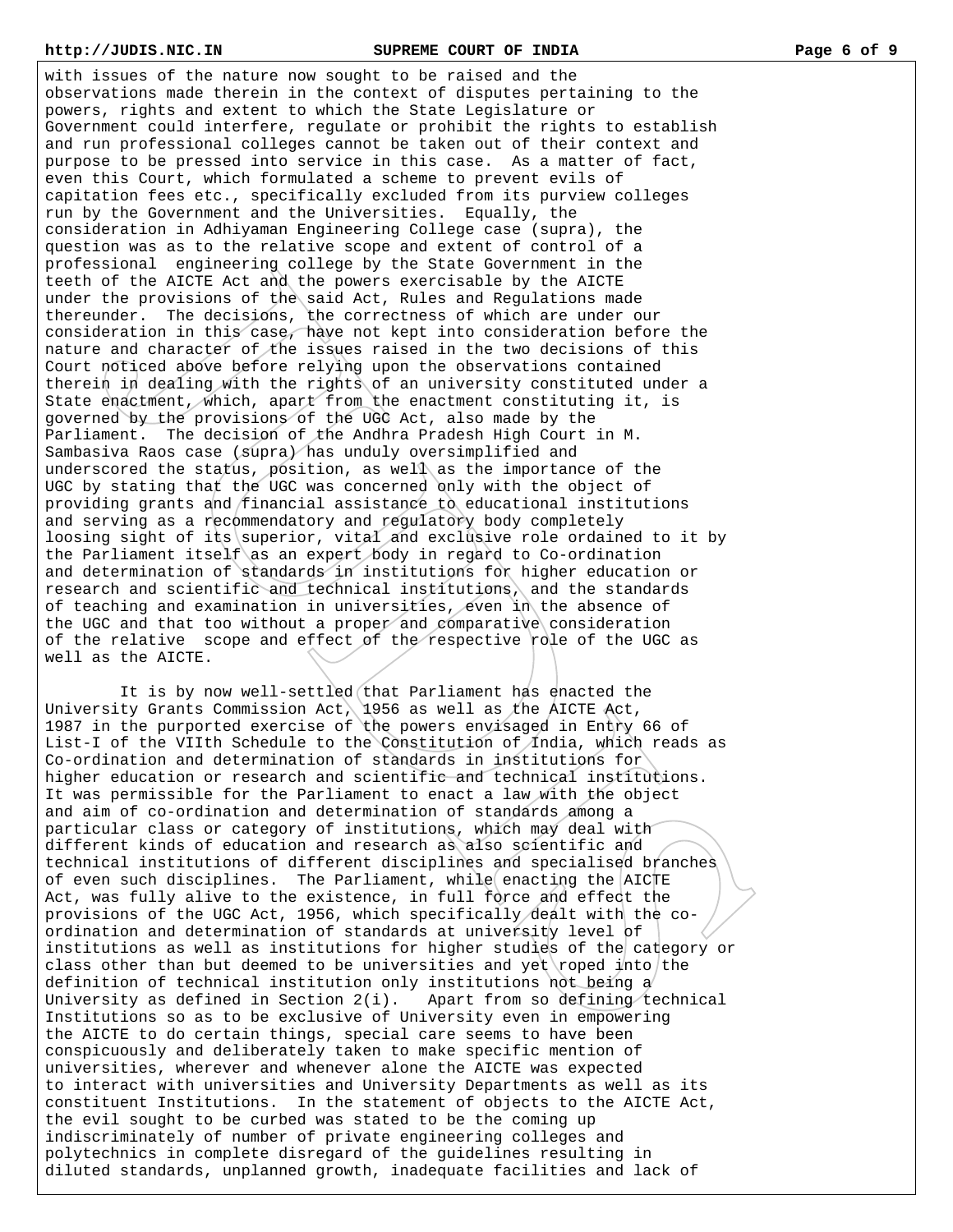infra-structural facilities in them and not of any anomalies arising out of any university bodies or UGC to even think of either sidelining or subjugating them by constituting AICTE. The guarded language employed for the said purpose and deliberate omission to refer to the universities in Section 10 (1) (k) of the AICTE Act while empowering AICTE to accord approval for starting new technical institutions and introduction of new programmes or courses by or in such institutions cannot be ignored to be of any insignificance. A careful analysis of the various provisions contained in Sections 10,11 and 22 will further go to show that the role of interaction conferred upon AICTE vis-a-vis Universities is limited to the purpose of ensuring the proper maintenance of norms and standards in the technical education system so as to conform to the standards laid down by it, with no further or direct control over such universities or scope for any direct action except bringing it to the notice of the UGC or other authorities only, of any lapses in carrying out any directions of the AICTE in this regard, for appropriate action. While stating that autonomy of universities should not mean a permission for authoritarian functioning, the High Courts by the construction placed by them have virtually allowed such authoritarianism to the AICTE to such an extent as to belittle the importance and elegant role assigned to the universities in the Educational system of the country and rendered virtually subordinate to the AICTE. In our view, that does not seem to be the object of creating AICTE or passing of the AICTE Act. Such construction as has been placed by the Court in M. Sambasiva Raos case (supra) which found favour of acceptance of the Court in the present case ought to have been avoided and the same could neither be said to have been intended or was ever in the contemplation of the Parliament nor should the UGC and the universities been relegated to a role subordinate to the AICTE. The UGC and universities have always had and have an accepted and well-merited role of Primacy to play in shaping as well as stepping up a co-ordinated development and improvement in the standards of education and research in the sphere of education. When it is only Institutions other than universities which are to seek affiliation, it was not correct to state in the decisions under challenge that an University, which cannot grant affiliation to a technical institution, cannot grant the same to itself. Consequently, the conclusions rendered based on the principles for classifying enactments into 'general law and 'special law to keep them within their respective limits or area of operation are not warranted and wholly uncalled for and do not merit our approval or acceptance.

 The AICTE cannot, in our view, make any regulation in exercise of its powers under Section 23 of the Act, notwithstanding sub-section (1), which though no doubt enables such regulations being made generally to carry out the purposes of the Act, when such power is circumscribed by the specific limitation engrafted therein to ensure them to be not inconsistent with the provisions of the Act and the rules. So far as the question of granting approval, leave alone prior or post, Section  $10(1)(k)$  specifically confines the limits of such power of AICTE only to be exercised vis-Ã -vis technical institutions, as defined in the Act and not generally. When the language is specific, unambiguous and positive, the same cannot be over-looked to give an expansive meaning under the pretext of a purposive construction to perpetuate an ideological object and aim, which also, having regard to the Statement of Objects and Reasons for the AICTE Act, are not warranted or justified. Therefore, the regulation insofar as it compels the universities to seek for and obtain prior approval and not to start any new department or course or programme in technical education (Regulation 4) and empower itself to withdraw such approval, in a given case of contravention of the regulations (Regulation 12) are directly opposed to and inconsistent with the provisions of Section  $10(1)(k)$  of the Act and consequently void and unenforceable.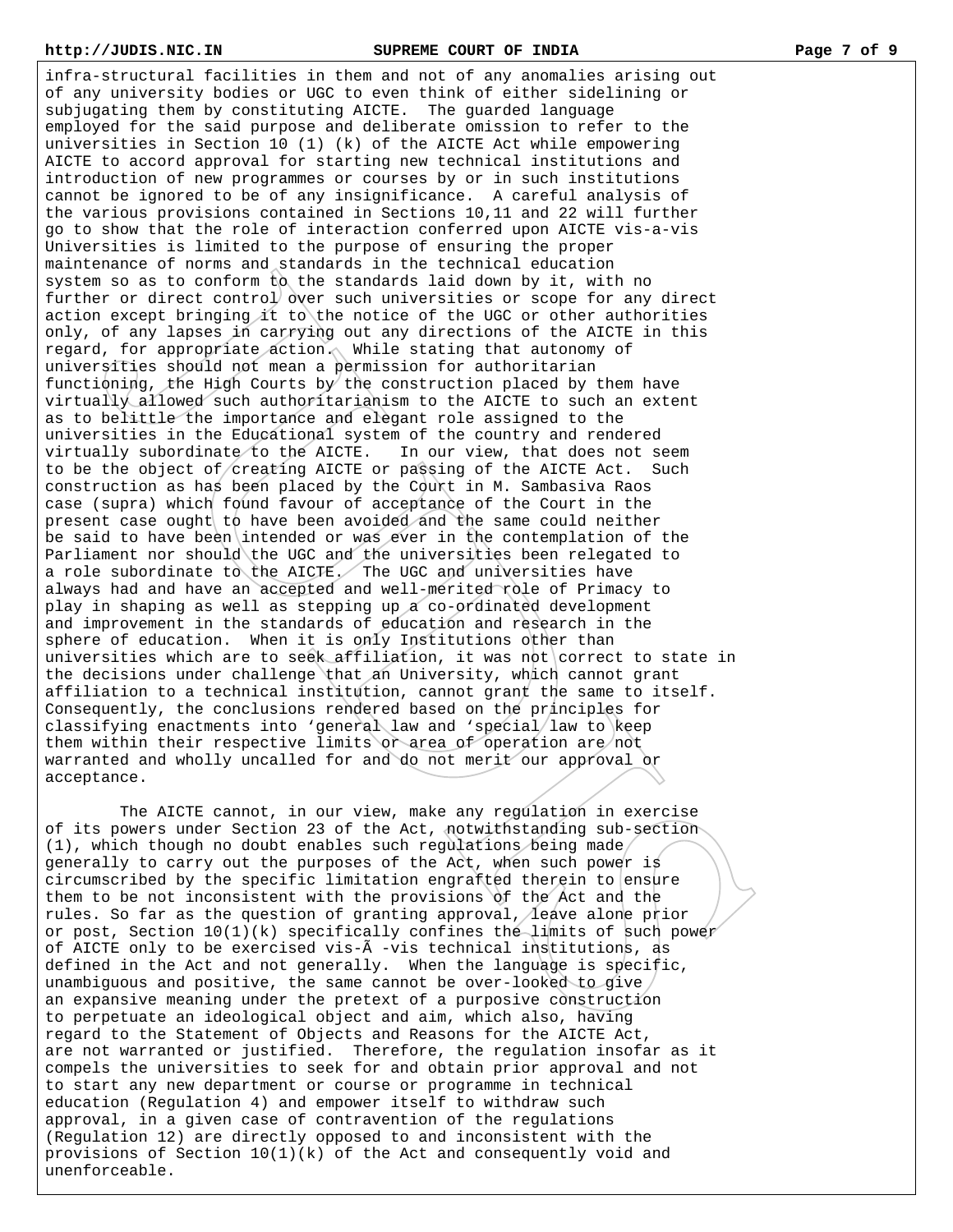The fact that the regulations may have the force of law or when made have to be laid down before the legislature concerned do not confer any more sanctity or immunity as though they are statutory provisions themselves. Consequently, when the power to make regulations are confined to certain limits and made to flow in a well defined canal within stipulated banks, those actually made or shown and found to be not made within its confines but outside them, the courts are bound to ignore them when the question of their enforcement arise and the mere fact that there was no specific relief sought for to strike down or declare them ultra vires, particularly when the party in sufferance is a respondent to the lis or proceedings cannot confer any further sanctity or authority and validity which it is shown and found to obviously and patently lack. It would, therefore, be a myth to state that regulations made under Section 23 of the Act have Constitutional and legal status, even unmindful of the fact that anyone or more of them are found to be not consistent with specific provisions of the Act itself. Thus, the regulations in question, which the AICTE/could not have made so as to bind universities/UGC within the confines of the powers conferred upon it, cannot be enforced against or bind an University in the matter of any necessity to seek prior approval to commence a new department or course and programme in technical education in any university or any of its departments and constituent institutions.

To put it in a nutshell, a reading of Section 10 of AICTE Act will make it clear that whenever the Act omits to cover a 'University, the same has been specifically provided in the provisions of the Act. For example, while under clause (k) of Section 10 only 'technical institutions are referred to, clause (o) of Section 10 provides for the guidelines for admission of students to 'technical institutions and 'Universities imparting technical education. If we look at the definition of a 'technical institution under Section 2(h) of the Act, it is clear that a 'technical institution cannot include a 'University. The clear intention of the Legislature is not that all institutions whether University or otherwise ought to be treated as 'technical institutions covered by the Act. If that was the intention, there was no difficulty for the Legislature to have merely provided a definition of 'technical institution by not excluding 'University from the definition thereof and thereby avoided the necessity to use alongside both the words 'technical institutions and University in several provisions in the Act. The definition of 'technical institution excludes from its purview a 'University. When by definition a 'University is excluded from a 'technical institution, to interpret that such a clause or such an expression wherever the expression 'technical institution occurs will include a 'University will be reading into the Act what is not provided therein. The power to grant approval for starting new technical institutions and for introduction of new courses or programmes in consultation with the agencies concerned is covered by Section  $10(k)$ which would not cover a 'University but only a 'technical institution. If Section  $10(k)$  does not cover a 'University but only a 'technical institution, a regulation cannot be framed in such a manner so as to apply the regulation framed in respect of 'technical institution to apply for Universities when the Act maintains a complete dichotomy between a 'University and a 'technical institution. Thus, we have to focus our attention mainly to the Act in question on the language adopted in that enactment. In that view of the matter, it is, therefore, not even necessary to examine the scope of other enactments or whether the Act prevails over the University Act or effect of competing entries falling under Entries 63 to 65 of List-I vis-Ã -vis Entry 25 of List-III of the Seventh Schedule to the Constitution.

The fact that initially the syndicate of the appellant-university passed a resolution to seek for approval from AICTE and did not pursue the matter on those lines thereafter or that the other similar